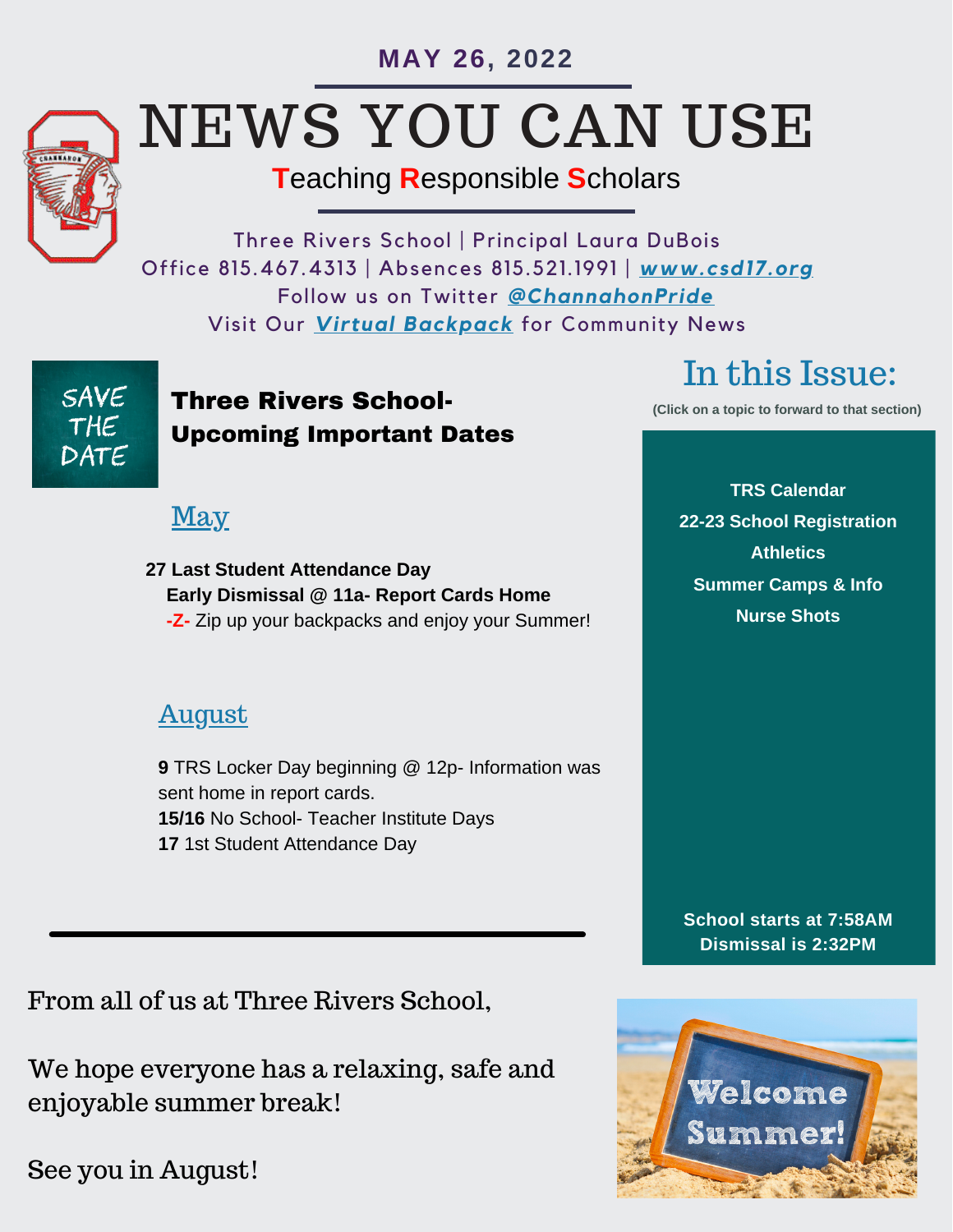#### <span id="page-1-0"></span>2022-2023 Registration Information

Registration for all returning students is now open. An email with your student's snap code has been sent out. Please watch for an email with your student's snap code. You will receive a separate email for each student. The email will be from **"noreplyregistration@powerschool.com."** Please follow the directions in the email to complete registration.

If you have moved out of the district or know you will be moving out of the district prior to the start of school, please notify the school office (815/467-4313) as soon as possible and do NOT complete the returning student registration. You will receive transfer papers at the end of this school year to enroll your student in his/her next school.



## Athletics

Late Summer/Early Fall Sports Tryouts Times for tryouts will be sent out when they become available.

**Please note: a current sports physical must be on file (or brought to the tryouts). You will need to stop in the Junior High Office before tryouts/practice. There will be someone in the office 1/2 hour before the tryout/practice time.**

**Softball** (open to 6th, 7th, & 8th grade girls) - July 25, 26, 27 from 8-10am @ CJHS softball fields.

**Baseball** (open to 6th, 7th, & 8th grade boys) - Aug. 1, 2, 3 @ CJHS baseball fields **Soccer** - (Co-ed 6th, 7th, & 8th grade) - Aug. 3, 4, 5 @ CJHS Soccer Field **Cross Country** - (Co-ed 5th, 6th, 7th & 8th grade) - Aug. 8 - first practice @ JH

You can access the Channahon Jr High Athletics site **[HERE](http://www.csd17.org/index.php/schools/channahon-jr-high/athletics)**

#### Summer Camps

Camp Invention- Click **[HERE](https://invent-web.ungerboeck.com/programsearch/moreinfo.aspx?event=38267)** for more information and to register today Summer Sluggers Program- Click **[HERE](https://summerslugger.com/)** for more information and to register today Evolve- Summer Therapy Groups- Click **[HERE](https://drive.google.com/file/d/11knZ-ekrnNk-z99L1tsBzsR2zaFW7hdy/view?usp=sharing)** for more information and to register today CJHS Summer Camp- Click **[HERE](https://docs.google.com/document/d/1YImd-5oy4lTnLwenD8s0DSmxIaF0qyfMsOK3HuRBRE4/edit?usp=sharing)** for more information and to register today

#### **OUR DRUG-FREE PLEDGE**

The faculty and staff at Three Rivers School are committed to promoting the safety and well-being of our students through our ongoing anti-drug efforts. We believe that we are blessed with some great students and an outstanding community, however, the impact of drug abuse can be felt in all areas. Students are aware that the possession, distribution, or use of drugs at school or any school related function is absolutely prohibited. The school reserves the right to search school property and equipment owned or controlled by the school (such as lockers, desks and parking lots). Although we believe that our students make good choices in regards to drug usage, we also believe in being diligent in the deterrence of any and all drug abuse. We also intend to allow local law enforcement to conduct drug-dog searches to help ensure a safe and drug-free environment at least once every school year